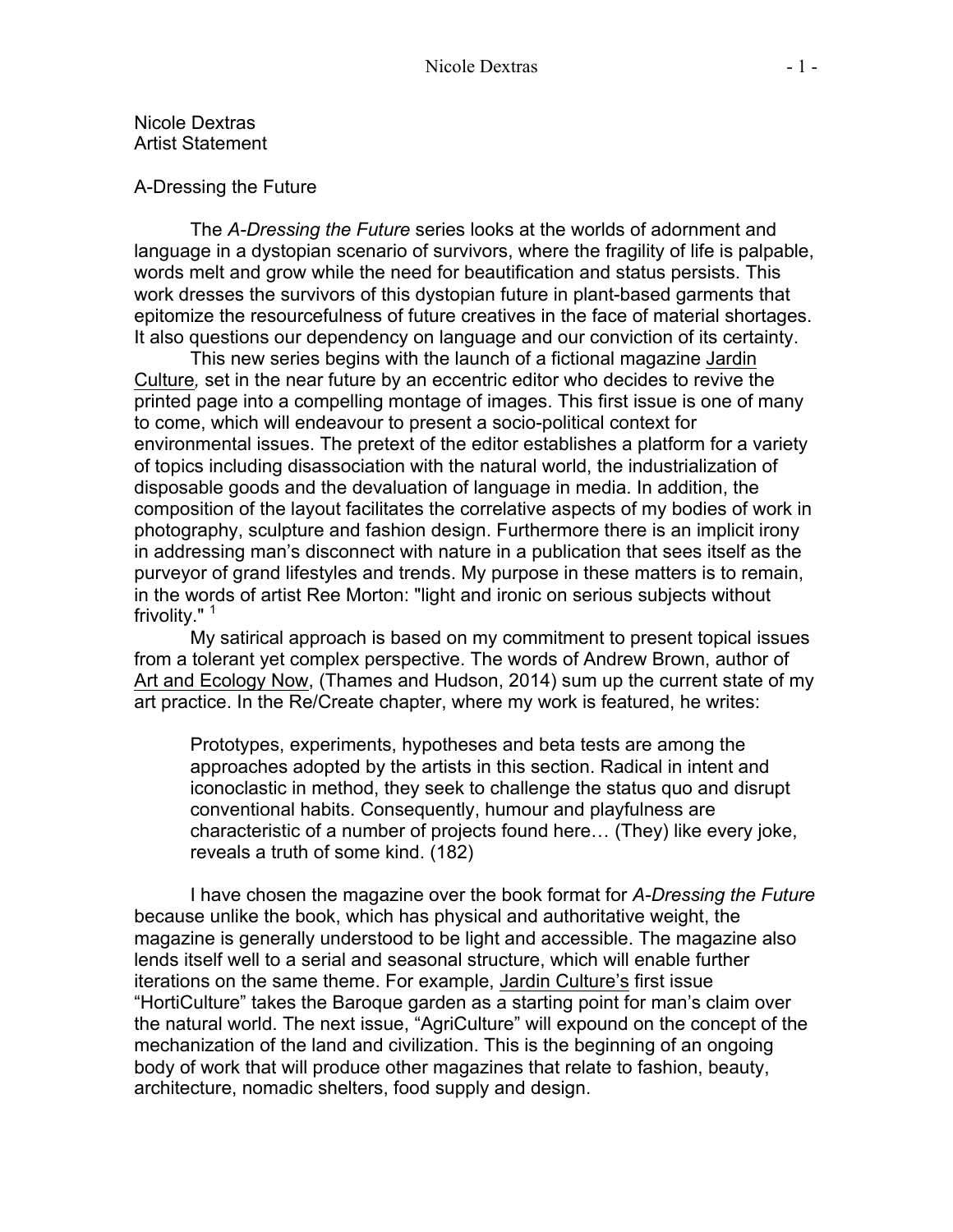My images are arranged into two page spreads and the only text is by the editor, who has no writing staff or advertisers. In essence it mirrors my own art practice, which survives precariously on experimentation, shoestring budgets and elbow grease. Like the editor, Dexter Nicholson, the artworks that grace these pages are a trio of nom de plumes based on my name: Nicole Vivian D'Extras, Jean-Xavier Destroches and Élocin Sartxed. In so doing I have created a parallel universe for my diverse art practice that allows me to infiltrate it from numerous perspectives.

The clothing designs of the Nicole Vivian D'Extras (NVD) label are a new moniker for my *Weedrobes* series, which consists of garments made out of live plant materials as a critique on the world of fast fashion and other expendable consumer products. From its inception in 2005, the *Weedrobes* series posed questions about the future ramifications of unsustainable practices. *A-Dressing the Future* fast-forwards the viewer into a dystopian society where the present fashion industry has collapsed and designers such as NVD create clothing from the organic materials at hand. This new magazine format allows me to further animate the backstories that were created for each garment. For example *Camellia Countessa* whose elaborate pannier dress is based the early tradition of willow branches in corsetry, now takes her rightful place in the garden of Versailles. Forthcoming editions will set the stage other *Weedrobes* characters such as the *Queens of the Desert* who live in a desiccated SoCal landscape tinged with soupçon of withered Rodeo Drive prestige.

The fictional Jean-Xavier Destroches is a photographer and his bio (like the others in the Contributors section) is constructed from factual experiences. He is the personification of my long standing interest in photography and my personal progression from film to digital image making. He encapsulates my penchant for abandoned spaces and my study of the poetic nature of decay. Photographs from my travels also allow me to take this discourse from the personal to the global such as juxtaposing my *Urban Forgers* wearable sculptures to the Teepeeland squats in Berlin.

Élocin Sartxed (my name backwards) is a sobriquet, which integrates my more formal sculptural works, such as three-dimensional text. They indicate a new era where language is ephemeral, no longer solid or reliable due to the degeneration of objective journalism and the hyperbole of advertising. Hence the dystopian trepidation regarding the written word has led artists such as Sartxed to erect words that melt and grow in the landscape. Words like Culture made from living grass or Resource made from lake ice replace the stories usually found in magazines and the editor encourages the reader to spin their own story in the blank white spaces on the page.

The editor's pseudonym Dexter Nicholson acts as a platform for a timely discourse on dystopian themes. We are presently realizing the impact of nonregulated industrialization on our environment and as a result much speculation about our future has infiltrated popular culture. My outlook on the future is not based on sci-fi fantasy but rather on a reflection of the escalation of climate change problems we are facing today. For example, just in the past few months my home city of Vancouver Canada has witnessed record droughts followed by